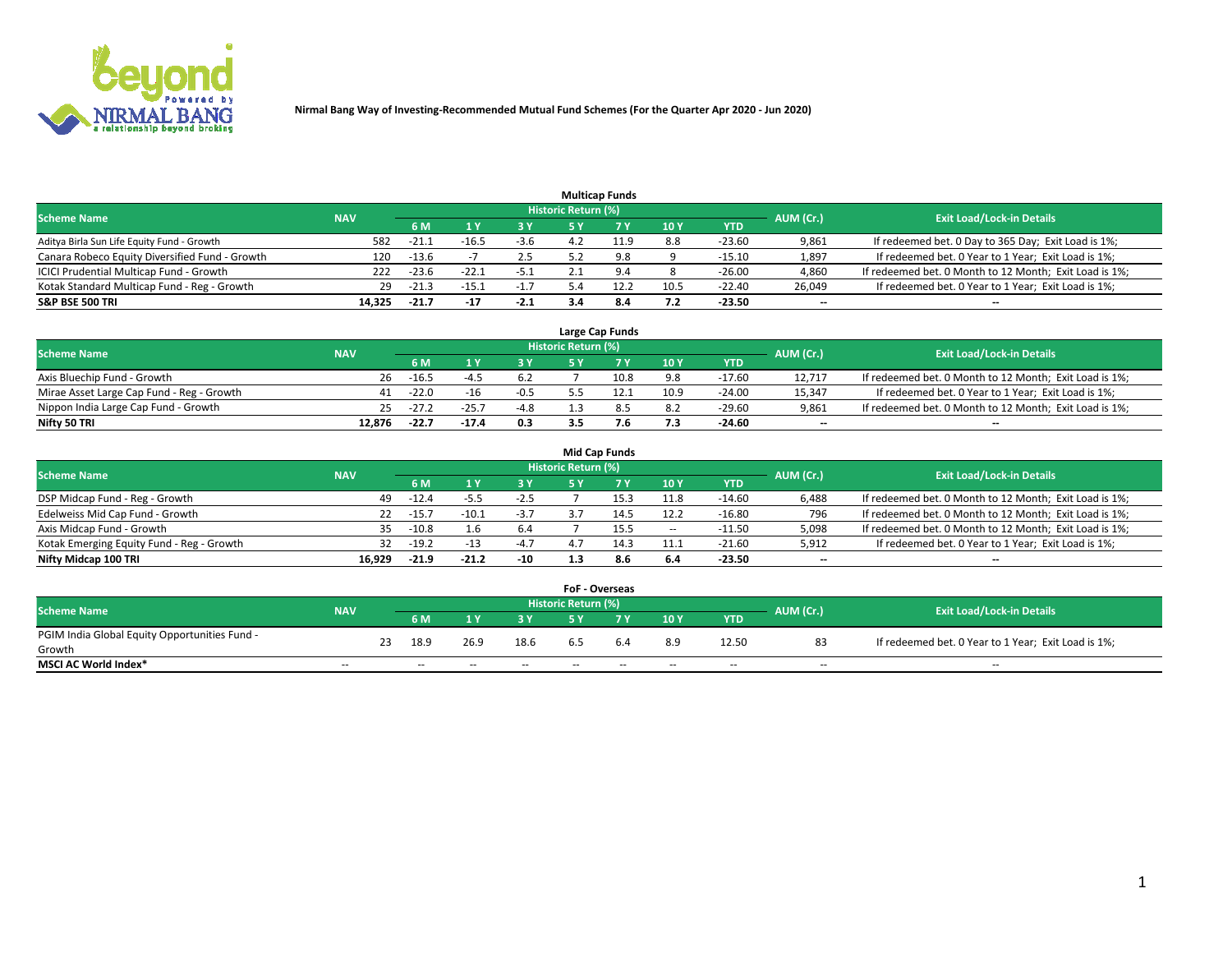

|                                                  |            |         |         |        |                     | Large & Midcap |      |            |                          |                                                        |
|--------------------------------------------------|------------|---------|---------|--------|---------------------|----------------|------|------------|--------------------------|--------------------------------------------------------|
| <b>Scheme Name</b>                               | <b>NAV</b> |         |         |        | Historic Return (%) |                |      |            | AUM (Cr.)                | <b>Exit Load/Lock-in Details</b>                       |
|                                                  |            | 6 M     |         |        |                     |                | 10Y  | <b>YTD</b> |                          |                                                        |
| Canara Robeco Emerging Equities - Growth         | 80         | $-14.8$ |         | -2.1   |                     |                | 14.9 | $-17.00$   | 4,846                    | If redeemed bet. 0 Year to 1 Year; Exit Load is 1%;    |
| Invesco India Growth Opportunities Fund - Growth | 29         | $-20.3$ | $-11Q$  | 0.9    | 4.8                 |                | 9.6  | $-21.20$   | 2,282                    | If redeemed bet. 0 Year to 1 Year; Exit Load is 1%;    |
| Sundaram Large and Mid Cap Fund - Reg - Growth   | 27         | $-25.7$ | $-17.5$ | $-2.1$ |                     | 10.6           | 7.2  | $-26.00$   | 1,013                    | If redeemed bet. 0 Month to 12 Month; Exit Load is 1%; |
| Principal Emerging Bluechip Fund - Growth        | 88         | $-16.9$ | $-10.9$ |        |                     | 15.1           | 11.6 | $-18.60$   | 1,822                    | If redeemed bet. 0 Day to 365 Days; Exit Load is 1%;   |
| NIFTY Large Midcap 250 TRI                       | 5.758      | $-20.4$ | $-16.3$ | $-2.9$ | 4.2                 | 10.1           | 8.2  | $-22.40$   | $\overline{\phantom{a}}$ | $\overline{\phantom{a}}$                               |

|                                  |            |         |        |        |                     | <b>Focused Funds</b> |        |          |                          |                                                        |
|----------------------------------|------------|---------|--------|--------|---------------------|----------------------|--------|----------|--------------------------|--------------------------------------------------------|
| <b>Scheme Name</b>               | <b>NAV</b> |         |        |        | Historic Return (%) |                      |        |          | AUM (Cr.)                | <b>Exit Load/Lock-in Details</b>                       |
|                                  |            | 6 M     |        |        |                     |                      | 10Y    | YTD      |                          |                                                        |
| Axis Focused 25 Fund - Growth    | 24         | $-20.2$ |        | 1.9    |                     | 10.7                 | $\sim$ | $-20.70$ | 9,493                    | If redeemed bet. 0 Month to 12 Month; Exit Load is 1%; |
| SBI Focused Equity Fund - Growth | 125        | $-15.9$ |        | 3.9    |                     |                      | 13.4   | $-18.60$ | 7,968                    | If redeemed bet. 0 Year to 1 Year; Exit Load is 1%;    |
| <b>S&amp;P BSE 500 TRI</b>       | 14.325     | $-21.7$ | $-1.5$ | $-2.1$ |                     |                      | 7.2    | $-23.50$ | $\overline{\phantom{a}}$ | $\overline{\phantom{a}}$                               |

|                                             |            |                                  |         |         |      | <b>Small Cap Funds</b> |       |            |                          |                                                     |
|---------------------------------------------|------------|----------------------------------|---------|---------|------|------------------------|-------|------------|--------------------------|-----------------------------------------------------|
| <b>Scheme Name</b>                          | AUM (Cr.)  | <b>Exit Load/Lock-in Details</b> |         |         |      |                        |       |            |                          |                                                     |
|                                             | <b>NAV</b> | 6 M                              |         | 3 Y     |      |                        | 10Y   | <b>YTD</b> |                          |                                                     |
| HDFC Small Cap Fund - Growth                | 28         | $-27.5$                          | $-32.3$ | $-9.1$  | 1 Q  |                        |       | -27.90     | 6,835                    | If redeemed bet. 0 Year to 1 Year; Exit Load is 1%; |
| L&T Emerging Businesses Fund - Reg - Growth | 16         | $-28.8$                          | $-30.6$ | $-11.7$ |      | $\sim$                 | $- -$ | $-29.60$   | 4,268                    | If redeemed bet. 0 Year to 1 Year; Exit Load is 1%; |
| SBI Small Cap Fund - Growth                 |            | $-19.5$                          | $-12.9$ | $-0.3$  | 7.6  | 19.2                   | 15.4  | -19.40     | 3.280                    | If redeemed bet. 0 Year to 1 Year; Exit Load is 1%; |
| Nifty Smallcap 100 TRI                      | 4.861      | $-30.3$                          | $-34.9$ | $-18.8$ | -5.1 |                        | 2.1   | -32.20     | $\overline{\phantom{a}}$ | $\overline{\phantom{a}}$                            |

| ELSS Schemes (Tax Saving u/s 80-C)                                                                              |       |         |         |           |        |            |        |            |                          |                          |  |  |  |  |
|-----------------------------------------------------------------------------------------------------------------|-------|---------|---------|-----------|--------|------------|--------|------------|--------------------------|--------------------------|--|--|--|--|
| <b>Historic Return (%)</b><br><b>Exit Load/Lock-in Details</b><br><b>Scheme Name</b><br><b>NAV</b><br>AUM (Cr.) |       |         |         |           |        |            |        |            |                          |                          |  |  |  |  |
|                                                                                                                 |       | 6 M     | 1 Y     | <b>3Y</b> | 5 Y    | <i>1</i> V | 10Y    | <b>YTD</b> |                          |                          |  |  |  |  |
| Aditya Birla Sun Life Tax Relief 96 - Growth                                                                    | 27    | $-15.4$ | $-11.4$ | $-0.5$    | 4.7    | 12.6       | 9.3    | $-17.50$   | 9,372                    | Nil                      |  |  |  |  |
| Axis Long Term Equity Fund - Growth                                                                             | 40    | $-18.4$ | $-5.7$  | 3.2       | 5.7    | 14.8       | 13.9   | $-18.80$   | 19,632                   | Nil                      |  |  |  |  |
| Canara Robeco Equity Tax Saver Fund - Growth                                                                    | 59    | $-13.2$ | $-6.6$  | 2.4       | 5.2    | 10.4       | 9.4    | $-14.50$   | 941                      | Nil                      |  |  |  |  |
| Invesco India Tax Plan - Growth                                                                                 | 43    | $-17.9$ | $-10.4$ | 0.6       | 4.9    | 12.1       | 10.6   | $-19.10$   | 930                      | Nil                      |  |  |  |  |
| Mirae Asset Tax Saver Fund - Reg - Growth                                                                       | 15    | $-20.7$ | $-12.5$ | 0.8       | $\sim$ | $\sim$     | $\sim$ | $-22.70$   | 3,184                    | Nil                      |  |  |  |  |
| S&P BSE 200 TRI                                                                                                 | 4,661 | $-21.5$ | $-16.1$ |           | 3.7    | 8.5        | 7.5    | $-23.30$   | $\overline{\phantom{a}}$ | $\overline{\phantom{a}}$ |  |  |  |  |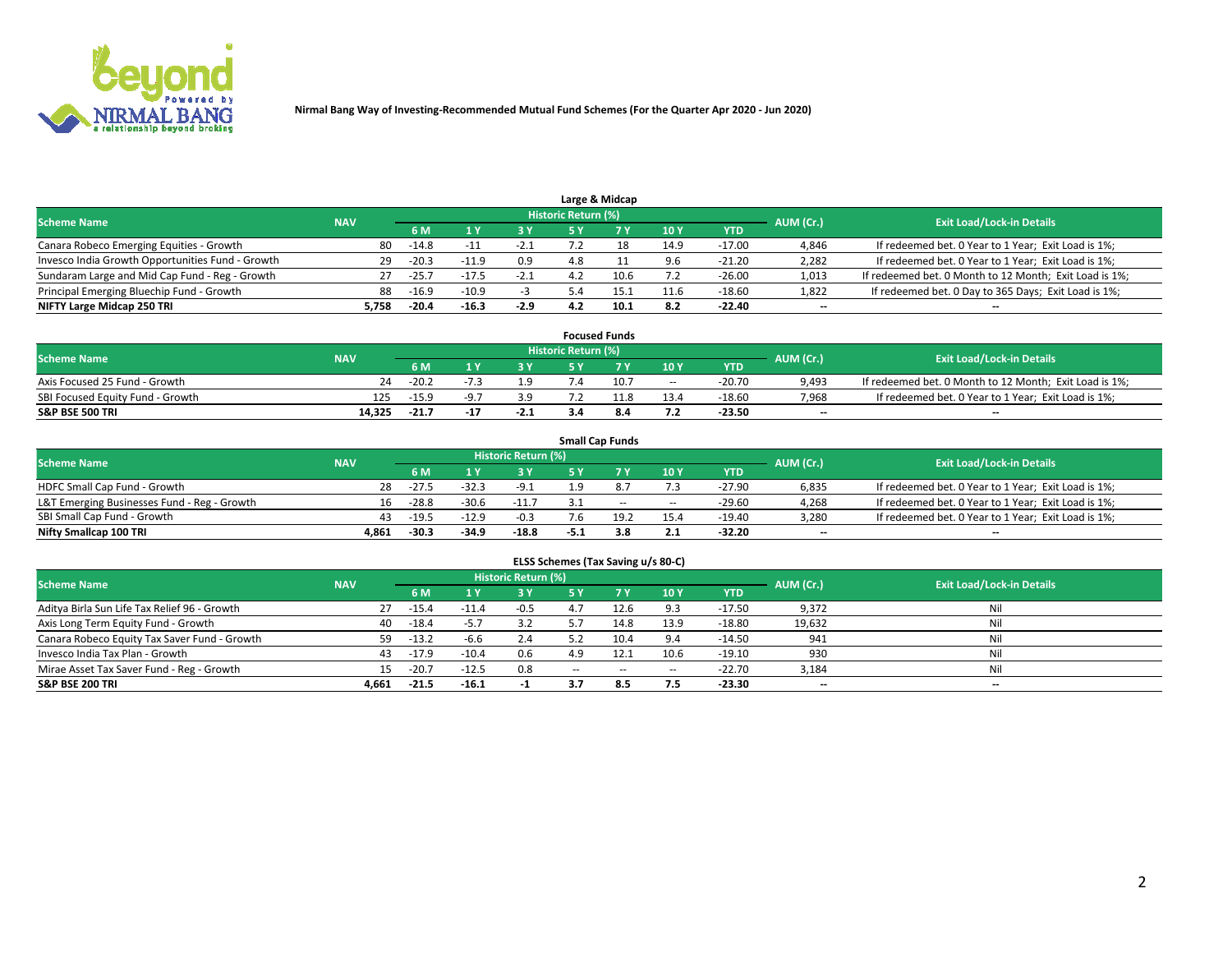

|                                           |            |         |         |                            |     | <b>Contra/Value Fund</b> |      |            |           |                                                     |
|-------------------------------------------|------------|---------|---------|----------------------------|-----|--------------------------|------|------------|-----------|-----------------------------------------------------|
| <b>Scheme Name</b>                        | <b>NAV</b> |         |         | <b>Historic Return (%)</b> |     |                          |      |            | AUM (Cr.) | <b>Exit Load/Lock-in Details</b>                    |
|                                           |            | 6 M     |         | 3 Y                        |     |                          | 10Y  | <b>YTD</b> |           |                                                     |
| Kotak India EQ Contra Fund - Reg - Growth | 42         | $-22.4$ | $-17.1$ | 0.3                        |     |                          | 7.7  | $-23.50$   | 726       | If redeemed bet. 0 Year to 1 Year; Exit Load is 1%; |
| Invesco India Contra Fund - Growth        | 40         | -17.1   | $-12.9$ | 0.4                        | : ດ | 13.7                     | 10.3 | $-18.90$   | 4,274     | If redeemed bet. 0 Year to 1 Year; Exit Load is 1%; |
| UTI Value Opportunities Fund - Growth     | 51         | $-18.7$ | $-13.7$ | $-1.7$                     |     | 6.8                      | 7.8  | $-21.40$   | 3,763     | If redeemed bet. 0 Year to 1 Year; Exit Load is 1%; |
| Nippon India Value Fund - Growth          | 57         | $-23.2$ | $-20.1$ |                            |     | 8.8                      | 7.2  | $-24.80$   | 2,463     | If redeemed bet. 0 Year to 1 Year; Exit Load is 1%; |
| <b>S&amp;P BSE 500 TRI</b>                | 14.325     | $-21.7$ | $-17$   | $-2.1$                     |     | 8.4                      | 7.2  | $-23.50$   | $-$       | $-$                                                 |

| Sector/Thematic                                                           |            |         |         |                            |     |      |        |          |           |                                                        |  |  |  |
|---------------------------------------------------------------------------|------------|---------|---------|----------------------------|-----|------|--------|----------|-----------|--------------------------------------------------------|--|--|--|
| <b>Scheme Name</b>                                                        | <b>NAV</b> |         |         | <b>Historic Return (%)</b> |     |      |        |          | AUM (Cr.) | <b>Exit Load/Lock-in Details</b>                       |  |  |  |
|                                                                           |            | 6 M     |         | 3 Y                        | 5 Y |      | 10Y    | YTD      |           |                                                        |  |  |  |
| Canara Robeco Consumer Trends Fund - Reg -<br>Growth                      | 36         | $-16.5$ | $-4.3$  | 2.9                        | 7.6 | 11.9 | 11.6   | $-16.20$ | 351       | If redeemed bet. 0 Year to 1 Year; Exit Load is 1%;    |  |  |  |
| Mirae Asset Great Consumer Fund - Growth                                  | 29         | $-21.6$ | $-11.5$ | 1.8                        | 5.7 |      | $\sim$ | $-22.10$ | 865       | If redeemed bet. 0 Year to 1 Year; Exit Load is 1%;    |  |  |  |
| <b>ICICI Prudential Technology Fund - Growth</b>                          | 49         | $-14.8$ | $-15$   | 6.4                        | 4.7 | 13.9 | 12.8   | $-15.80$ | 349       | If redeemed bet. 0 Day to 15 Day; Exit Load is 1%;     |  |  |  |
| Nippon India Pharma Fund - Growth                                         | 179        | 23.2    | 24.6    | 11.2                       | 6.5 | 14   | 13.8   | 18.00    | 2,851     | If redeemed bet. 0 Year to 1 Year; Exit Load is 1%;    |  |  |  |
| BNP Paribas India Consumption Fund - Reg - Growth                         | 11         | $-11.1$ |         | $\sim$                     |     |      | $\sim$ | $-13.00$ | 491       | If redeemed bet. 0 Month to 12 Month; Exit Load is 1%; |  |  |  |
| ICICI Prudential Banking and Financial Services Fund -<br>Retail - Growth | 42         | $-37.3$ | $-33.5$ | $-8.9$                     |     | 9.5  | 10.2   | $-39.70$ | 2,716     | If redeemed bet. 0 Day to 15 Day; Exit Load is 1%;     |  |  |  |
| <b>S&amp;P BSE 500 TRI</b>                                                | 14.325     | $-21.7$ | $-17$   | $-2.1$                     | 3.4 | -8.4 | 7.2    | $-23.50$ | $- -$     | $\overline{\phantom{a}}$                               |  |  |  |

| <b>Dynamic Asset Allocation Funds</b>                      |            |         |         |                            |           |        |                          |            |           |                                                          |  |  |  |
|------------------------------------------------------------|------------|---------|---------|----------------------------|-----------|--------|--------------------------|------------|-----------|----------------------------------------------------------|--|--|--|
| <b>Scheme Name</b>                                         | <b>NAV</b> |         |         | <b>Historic Return (%)</b> |           |        |                          |            | AUM (Cr.) | <b>Exit Load/Lock-in Details</b>                         |  |  |  |
|                                                            |            | 6 M     | l Y     | 3 Y                        | <b>5Y</b> |        | 10Y                      | <b>YTD</b> |           |                                                          |  |  |  |
| ICICI Prudential Balanced Advantage Fund - Reg -<br>Growth | 32         | $-14.0$ | $-7.9$  | 1.4                        | 4.9       | 9.3    | 9.9                      | $-15.40$   | 24,834    | If redeemed bet. 0 Year to 1 Year; Exit Load is 1%;      |  |  |  |
| Invesco India Dynamic Equity Fund - Growth                 | 26         | $-12.4$ | $-7.3$  | 0.7                        | 4.7       | 9.3    | 8.3                      | $-12.80$   | 737       | If redeemed bet. 0 Month to 3 Month; Exit Load is 0.25%; |  |  |  |
| Nippon India Balanced Advantage Fund - Growth              | 82         | $-12.3$ | $-8.9$  | 0.1                        | 4.1       |        | 8.6                      | $-13.50$   | 2,682     | If redeemed bet. 0 Month to 12 Month; Exit Load is 1%;   |  |  |  |
| HDFC Balanced Advantage Fund - Growth                      | 156        | $-21.1$ | $-18.7$ | $-2.1$                     | 3.5       |        | 7.4                      | $-22.80$   | 35,118    | If redeemed bet. 0 Year to 1 Year; Exit Load is 1%;      |  |  |  |
| SBI Dynamic Asset Allocation Fund - Reg - Growth           | 12         | $-12.9$ | $-10$   | 0.6                        | 3.8       | $\sim$ | $\overline{\phantom{a}}$ | $-14.60$   | 574       | If redeemed bet. 0 Month to 12 Month; Exit Load is 1%;   |  |  |  |
| NIFTY 50 Hybrid Composite Debt 65:35 Index                 | 9,100      | $-12.3$ | $-6.1$  | 3.9                        | 5.8       | 8.2    | 8.1                      | $-13.90$   | --        | $\overline{\phantom{a}}$                                 |  |  |  |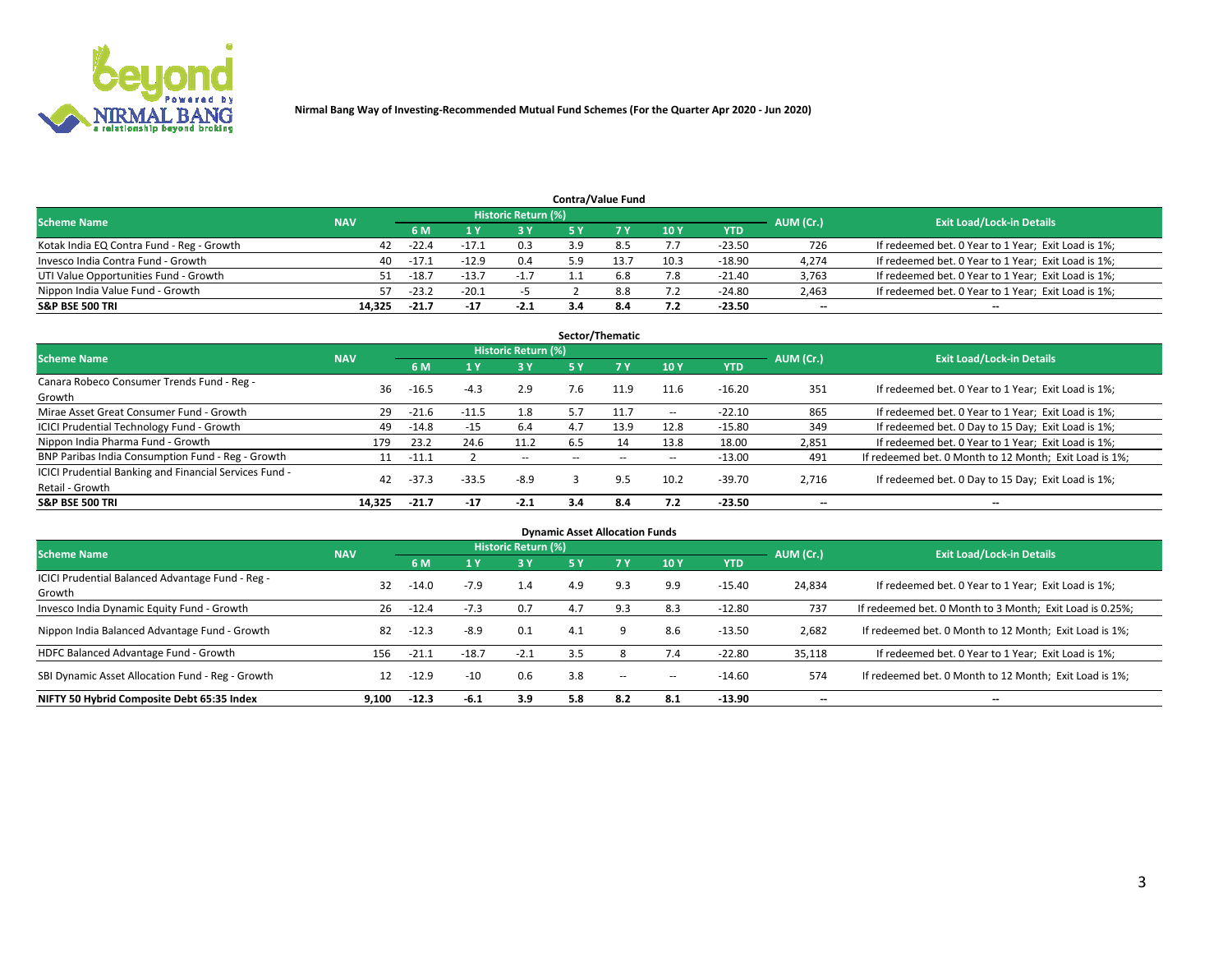

|                                                 |            |         |           |                            |                          | <b>Hybrid Aggressive</b> |        |            |           |                                                        |
|-------------------------------------------------|------------|---------|-----------|----------------------------|--------------------------|--------------------------|--------|------------|-----------|--------------------------------------------------------|
| <b>Scheme Name</b>                              | <b>NAV</b> |         |           | <b>Historic Return (%)</b> |                          |                          |        |            | AUM (Cr.) | <b>Exit Load/Lock-in Details</b>                       |
|                                                 |            | 6 M     |           | 73 V                       |                          |                          | 10Y    | <b>YTD</b> |           |                                                        |
| ICICI Prudential Equity & Debt Fund - Growth    | 113        | $-16.3$ |           | $-1.1$                     |                          | 10.4                     | 10.7   | $-19.20$   | 17,696    | If redeemed bet. 0 Year to 1 Year; Exit Load is 1%;    |
| Mirae Asset Hybrid - Equity Fund - Reg - Growth | 13         | $-14.4$ | $-8.6$    | 1.9                        | $\overline{\phantom{a}}$ | $\sim$                   | $\sim$ | $-16.60$   | 3,314     | If redeemed bet. 0 Year to 1 Year; Exit Load is 1%;    |
| SBI Equity Hybrid Fund - Growth                 | 123        | $-13.9$ | $-6.7$    |                            |                          | 11.4                     | 9.8    | $-15.80$   | 29,106    | If redeemed bet. 0 Month to 12 Month; Exit Load is 1%; |
| Canara Robeco Equity Hybrid Fund - Growth       | 151        | -8.9    | ـ ـ ـ ـ − | 3.3                        | 6.6                      | 11.5                     | 10.3   | $-10.30$   | 2,912     | If redeemed bet. 0 Year to 1 Year; Exit Load is 1%;    |
| NIFTY 50 Hybrid Composite Debt 65:35 Index      | 9,100      | $-12.3$ | -6.1      | 3.9                        | 5.8                      | 8.2                      | 8.1    | $-13.90$   | $- -$     | $\overline{\phantom{a}}$                               |

| <b>Arbitrage Fund</b>                      |            |    |       |    |                            |     |  |       |            |           |                                                          |  |  |
|--------------------------------------------|------------|----|-------|----|----------------------------|-----|--|-------|------------|-----------|----------------------------------------------------------|--|--|
| <b>Scheme Name</b>                         | <b>NAV</b> |    |       |    | <b>Historic Return (%)</b> |     |  |       |            | AUM (Cr.) | <b>Exit Load/Lock-in Details</b>                         |  |  |
|                                            |            |    | 1 M   | ιM | 6 M                        |     |  | $-3V$ | <b>YTD</b> |           |                                                          |  |  |
| IDFC Arbitrage Fund - Reg - Growth         |            |    |       |    | 4.8                        | 5.6 |  |       | 5.20       | 6.607     | If redeemed bet. 0 Month to 1 Month; Exit Load is 0.25%; |  |  |
| Kotak Equity Arbitrage Fund - Reg - Growth |            | 28 | 8.2   |    |                            |     |  |       | 6.10       | 12.043    | If redeemed bet. 0 Day to 30 Day; Exit Load is 0.25%;    |  |  |
| Nippon India Arbitrage Fund - Growth       |            | 20 | - Q 7 |    |                            |     |  | 6.3   | 6.10       | 7.068     | If redeemed bet. 0 Month to 1 Month; Exit Load is 0.25%; |  |  |

| <b>Equity Saver</b>                      |            |    |      |    |                            |       |        |        |            |                          |                                                        |  |  |
|------------------------------------------|------------|----|------|----|----------------------------|-------|--------|--------|------------|--------------------------|--------------------------------------------------------|--|--|
| <b>Scheme Name</b>                       | <b>NAV</b> |    |      |    | <b>Historic Return (%)</b> |       |        |        |            | AUM (Cr.)                | <b>Exit Load/Lock-in Details</b>                       |  |  |
|                                          |            |    | 6 M  |    | o v                        |       |        | 10Y    | <b>YTD</b> |                          |                                                        |  |  |
| Axis Equity Saver Fund - Reg - Growth    |            |    | -9.0 |    |                            | $- -$ | $-$    | $\sim$ | $-9.40$    | 700                      | If redeemed bet. 0 Month to 12 Month; Exit Load is 1%; |  |  |
| Kotak Equity Savings Fund - Reg - Growth |            | 14 | -6.2 |    |                            |       | $\sim$ | $\sim$ | $-7.00$    | 4.492                    | If redeemed bet. 0 Year to 1 Year; Exit Load is 1%;    |  |  |
| CRISIL Hybrid 50+50 - Moderate Index*    | $- -$      |    | --   | -- | $- -$                      | $- -$ | $\sim$ | $-$    | $-$        | $\overline{\phantom{a}}$ | $-$                                                    |  |  |

| <b>Liquid Funds</b>                 |                          |      |     |                            |    |     |            |                 |           |                                  |  |  |  |
|-------------------------------------|--------------------------|------|-----|----------------------------|----|-----|------------|-----------------|-----------|----------------------------------|--|--|--|
| <b>Scheme Name</b>                  | <b>NAV</b>               |      |     | <b>Historic Return (%)</b> |    |     | <b>YTM</b> | Avg             | AUM (Cr.) | <b>Exit Load/Lock-in Details</b> |  |  |  |
|                                     |                          | 1W   | 2 W | 1 M                        | ١M | 1 V |            | <b>Maturity</b> |           |                                  |  |  |  |
| Axis Liquid Fund - Growth           | 2,208                    | -6.1 |     | 5.5                        | 50 |     | 4.63       | 0.11            | 25,860    | *Ref Footnote                    |  |  |  |
| IDFC Cash Fund - Reg - Growth       | 2,406                    | 5.6  |     | 5.1                        |    |     | 4.38       | 0.10            | 11,992    | *Ref Footnote                    |  |  |  |
| Mahindra Liquid Fund - Reg - Growth | 1,291                    | 5.9  |     | 5.6                        |    |     | 4.85       | $\sim$          | 2,280     | *Ref Footnote                    |  |  |  |
| Kotak Liguid Fund - Reg - Growth    | 4,025                    | 57   |     | 5.1                        |    | 5.8 | 4.54       | 0.11            | 27,398    | *Ref Footnote                    |  |  |  |
| <b>CRISIL Liquid Fund Index</b>     | $\overline{\phantom{a}}$ | 6.6  | 6.3 | 5.7                        |    | 6.2 | $-$        | $- -$           | $- -$     | $- -$                            |  |  |  |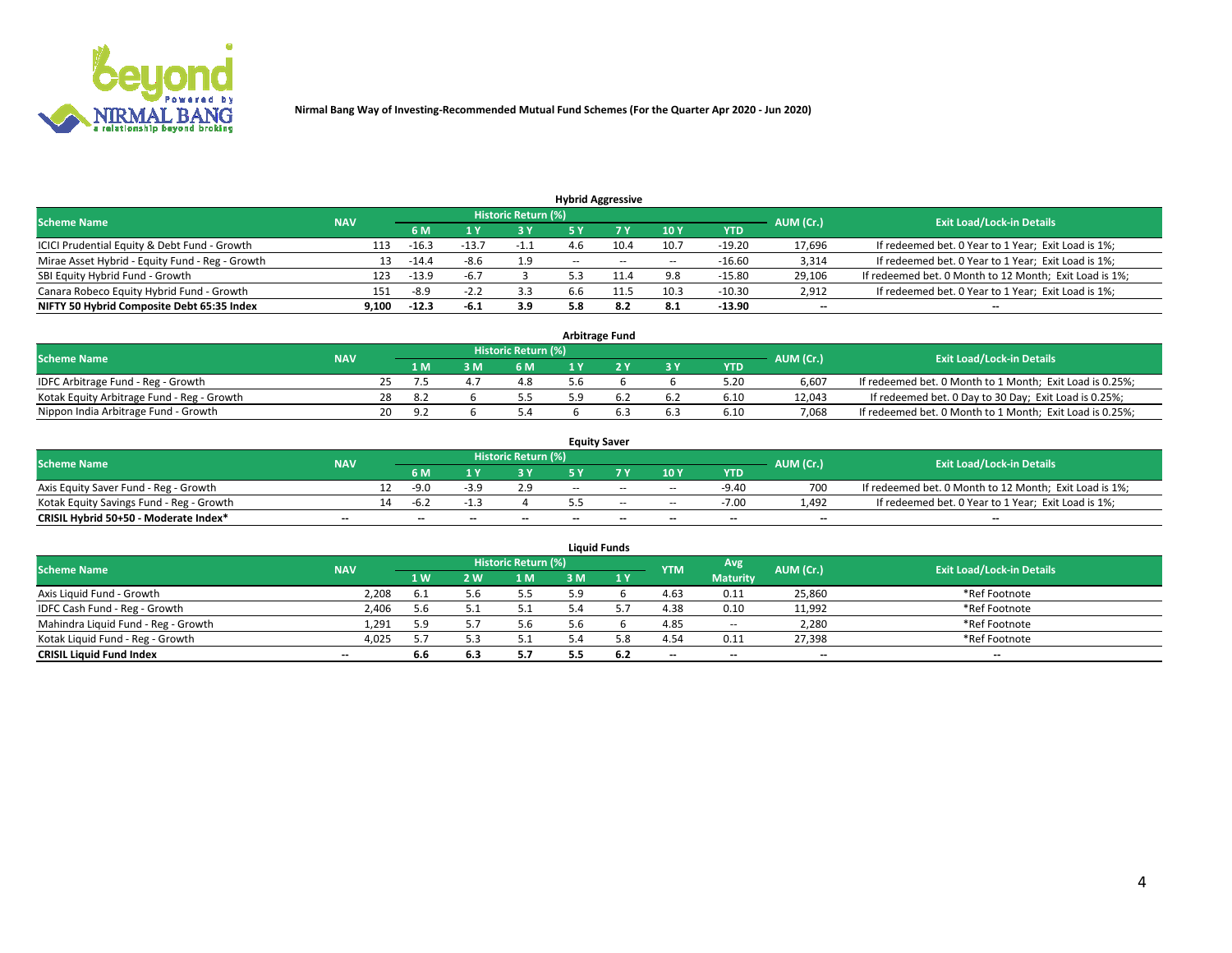

| <b>Ultra Short Fund</b>                       |            |      |     |                     |     |     |            |                          |           |                                  |  |  |  |  |
|-----------------------------------------------|------------|------|-----|---------------------|-----|-----|------------|--------------------------|-----------|----------------------------------|--|--|--|--|
| <b>Scheme Name</b>                            | <b>NAV</b> |      |     | Historic Return (%) |     |     | <b>YTM</b> | Avg                      | AUM (Cr.) | <b>Exit Load/Lock-in Details</b> |  |  |  |  |
|                                               |            | 1 M  | м   | 6 M                 |     | ע כ |            | <b>Maturity</b>          |           |                                  |  |  |  |  |
| IDFC Ultra Short Term Fund - Reg - Growth     |            | 10.2 |     |                     |     | --  | 5.57       | 0.45                     | 4,709     | Nil                              |  |  |  |  |
| Sundaram Ultra Short Term Fund - Reg - Growth |            | 8.8  |     | 5.3                 | $-$ | $-$ | 5.01       | 0.42                     | 323       | Nil                              |  |  |  |  |
| L&T Ultra Short Term Fund - Growth            | 33         | 10.4 |     | 6.5                 |     |     | 5.73       | 0.54                     | 1,616     | Nil                              |  |  |  |  |
| <b>NIFTY Ultra Short Duration Debt Index</b>  | 4,099      | 9.2  | 6.9 | 6.7                 |     | 7.6 | $-$        | $\overline{\phantom{a}}$ | $-$       | $-$                              |  |  |  |  |

| <b>Money Market Fund</b>                         |            |      |     |                            |     |                          |            |                          |           |                                  |  |  |  |
|--------------------------------------------------|------------|------|-----|----------------------------|-----|--------------------------|------------|--------------------------|-----------|----------------------------------|--|--|--|
| <b>Scheme Name</b>                               | <b>NAV</b> |      |     | <b>Historic Return (%)</b> |     |                          | <b>YTM</b> | Avg                      | AUM (Cr.) | <b>Exit Load/Lock-in Details</b> |  |  |  |
|                                                  |            | '1 M | 3 M | 6 M                        |     | 2 V                      |            | <b>Maturity</b>          |           |                                  |  |  |  |
| Aditya Birla Sun Life Money Manager Fund - Reg - | 272        | 11.5 |     |                            |     |                          | 6.57       | $\sim$                   | 8,222     | Nil                              |  |  |  |
| Growth                                           |            |      |     |                            |     |                          |            |                          |           |                                  |  |  |  |
| Nippon India Money Market Fund - Growth          | 3.065      | 10.8 |     | 6.7                        |     |                          | 5.72       | 0.46                     | 4,136     | Nil                              |  |  |  |
| <b>CRISIL Liquid Fund Index</b>                  | $- -$      | 5.7  | 5.5 | 5.6                        | 6.2 | $\overline{\phantom{a}}$ | $-$        | $\overline{\phantom{a}}$ | $- -$     | $-$                              |  |  |  |

| <b>Short Term Fund</b>                          |            |     |      |      |                            |      |  |            |                 |           |                                  |  |  |
|-------------------------------------------------|------------|-----|------|------|----------------------------|------|--|------------|-----------------|-----------|----------------------------------|--|--|
| <b>Scheme Name</b>                              | <b>NAV</b> |     |      |      | <b>Historic Return (%)</b> |      |  | <b>YTM</b> | Avg             | AUM (Cr.) | <b>Exit Load/Lock-in Details</b> |  |  |
|                                                 |            |     | 1 M  | 3 M  | 6 M                        |      |  |            | <b>Maturity</b> |           |                                  |  |  |
| Axis Short Term Fund - Growth                   |            | 22  | 23.0 |      | 8.7                        | 10.3 |  | 2.00       | 2.90            | 5,560     | Nil                              |  |  |
| HDFC Short Term Debt Fund - Growth              |            | 23. | 23.6 |      | 8.7                        | 10.2 |  | 7.81       | 3.36            | 11,000    | Nil                              |  |  |
| IDFC Bond Fund - Short Term Plan - Reg - Growth |            | 42  | 23.1 |      | 8.4                        | 10.2 |  | 6.73       | 2.28            | 11,459    | Nil                              |  |  |
| Kotak Bond Short Term Fund - Reg - Growth       |            | 39  | 25.3 |      | 8.7                        | 10.3 |  | 6.92       | 2.73            | 9,928     | Nil                              |  |  |
| L&T Short Term Bond Fund - Reg - Growth         |            | 20. | 26.9 | 10.9 | 9.8                        | 10.6 |  | 6.12       | 2.68            | 4,422     | Nil                              |  |  |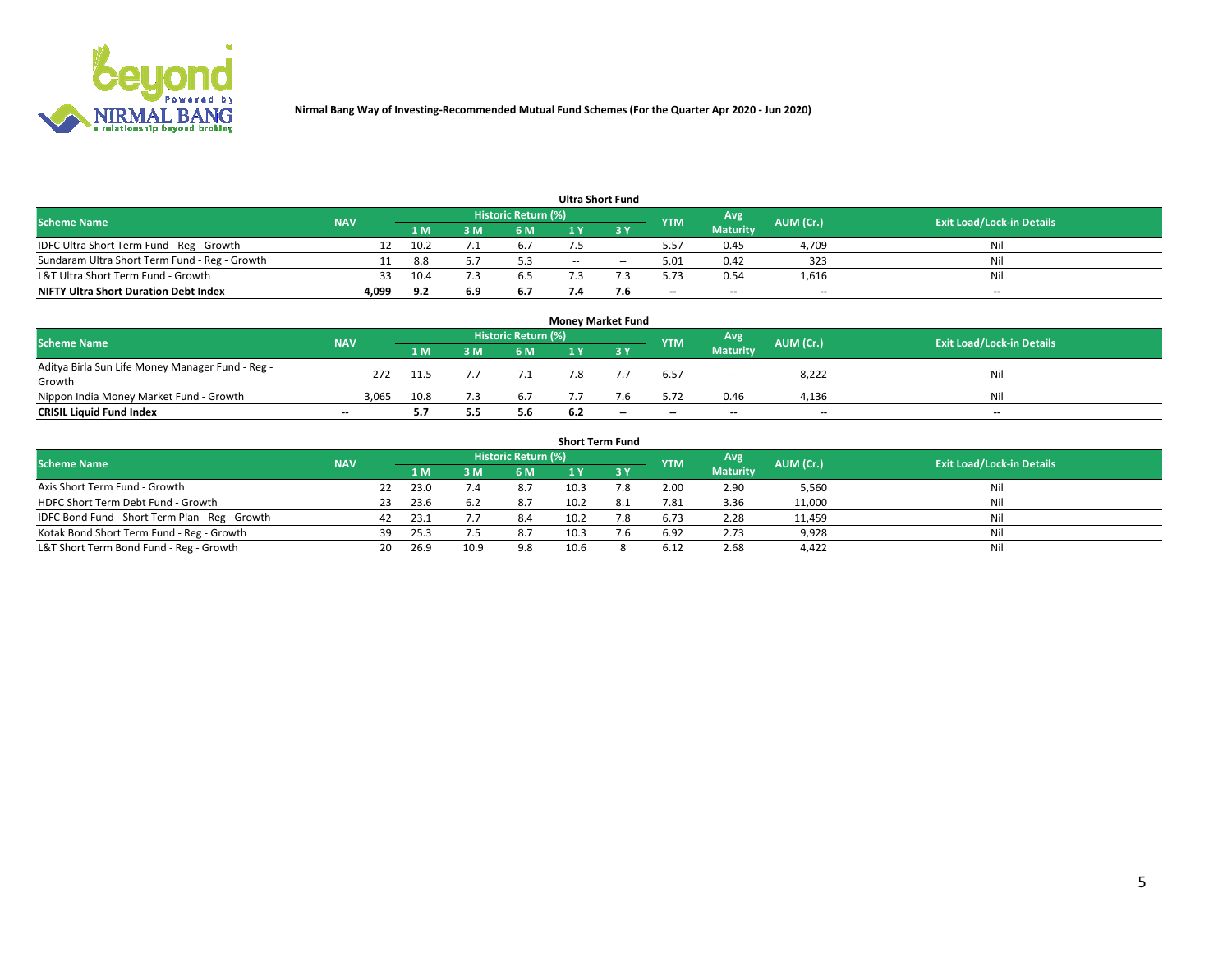

| <b>Low Duration Fund</b>                  |            |       |     |                            |  |     |            |                 |           |                                  |  |  |  |  |
|-------------------------------------------|------------|-------|-----|----------------------------|--|-----|------------|-----------------|-----------|----------------------------------|--|--|--|--|
| <b>Scheme Name</b>                        | <b>NAV</b> |       |     | <b>Historic Return (%)</b> |  |     | <b>YTM</b> | Avg             | AUM (Cr.) | <b>Exit Load/Lock-in Details</b> |  |  |  |  |
|                                           |            | 1 M . | 3 M | 6 M                        |  | י פ |            | <b>Maturity</b> |           |                                  |  |  |  |  |
| Axis Treasury Advantage Fund - Growth     | 2.278      | 13.1  |     |                            |  |     | 6.26       | 1.03            | 4.625     | Nil                              |  |  |  |  |
| Canara Robeco Savings Fund - Reg - Growth |            | 13.1  |     |                            |  |     | ,,         | $\sim$          | 889       | Nil                              |  |  |  |  |
| IDFC Low Duration Fund - Reg - Growth     | 29         | 14.1  |     | 6.9                        |  |     | 5.72       | 1.19            | 4.045     | Nil                              |  |  |  |  |

| <b>Banking &amp; PSU Bond Funds</b>            |            |      |     |                            |      |     |            |                 |           |                                  |  |  |  |
|------------------------------------------------|------------|------|-----|----------------------------|------|-----|------------|-----------------|-----------|----------------------------------|--|--|--|
| <b>Scheme Name</b>                             | <b>NAV</b> |      |     | <b>Historic Return (%)</b> |      |     | <b>YTM</b> | Avg             | AUM (Cr.) | <b>Exit Load/Lock-in Details</b> |  |  |  |
|                                                |            | 1 M  | 3 M | 6 M                        |      |     |            | <b>Maturity</b> |           |                                  |  |  |  |
| Axis Banking & PSU Debt Fund - Growth          | 1.939      | 24.7 |     | 8.2                        | 10.8 |     | 6.44       | 2.20            | 13.709    | Nil                              |  |  |  |
| Kotak Banking and PSU Debt Fund - Reg - Growth |            | 27.2 |     | 9.2                        |      |     | 7.13       | 3.68            | 5.528     | Nil                              |  |  |  |
| IDFC Banking & PSU Debt Fund - Reg - Growth    | 18         | 29.5 |     | 9.9                        |      | 8.8 | 6.6        | 2.93            | 13,956    | Nil                              |  |  |  |

| <b>Corporate Bond Funds</b>                         |            |      |  |                     |      |      |            |                 |           |                                                         |  |  |  |  |
|-----------------------------------------------------|------------|------|--|---------------------|------|------|------------|-----------------|-----------|---------------------------------------------------------|--|--|--|--|
| <b>Scheme Name</b>                                  | <b>NAV</b> |      |  | Historic Return (%) |      |      | <b>YTM</b> | Avg             | AUM (Cr.) | <b>Exit Load/Lock-in Details</b>                        |  |  |  |  |
|                                                     |            | 4 M  |  | 6 M                 |      |      |            | <b>Maturity</b> |           |                                                         |  |  |  |  |
| ICICI Prudential Corporate Bond Fund - Reg - Growth |            | 25.1 |  | 8.9                 | 10.2 | 7.9  | 7.13       | 3.37            | 11,860    | Nil                                                     |  |  |  |  |
| L&T Triple Ace Bond Fund - Reg - Growth             | 54         | 55.5 |  | 13.9                | 15.9 | Q 1  | 7.26       | 7.75            | 3.314     | If redeemed bet. 0 Month to 3 Month; Exit Load is 0.5%; |  |  |  |  |
| Kotak Corporate Bond Fund - Std - Growth            | 2,720      | 16.7 |  | د. آ                | α    | ð. 1 | 6.7        | 1.49            | 4,032     | Nil                                                     |  |  |  |  |

| <b>Credit Risk Fund</b>                    |            |    |        |         |                            |     |     |            |                        |           |                                                           |  |  |
|--------------------------------------------|------------|----|--------|---------|----------------------------|-----|-----|------------|------------------------|-----------|-----------------------------------------------------------|--|--|
| <b>Scheme Name</b>                         | <b>NAV</b> |    |        |         | <b>Historic Return (%)</b> |     |     | <b>YTM</b> | Avg<br><b>Maturity</b> | AUM (Cr.) | <b>Exit Load/Lock-in Details</b>                          |  |  |
|                                            |            |    |        | 3 M     | 6 M                        |     | 3 Y |            |                        |           |                                                           |  |  |
| ICICI Prudential Credit Risk Fund - Growth |            | 22 | 2.8    |         | 6.7                        | 8.6 |     | 9.37       | 1.59                   | 7,956     | If redeemed bet. 0 Year to 1 Year; Exit Load is 1%;       |  |  |
| Kotak Credit Risk Fund - Reg - Growth      |            | 22 | $-12.$ | $-10.8$ | 0.3                        |     |     | 11.16      | 2.62                   | 2,662     | If redeemed bet. 0 Year to 1 Year; Exit Load is 1%;       |  |  |
|                                            |            |    |        |         |                            |     |     |            |                        |           | If redeemed bet. 0 Month to 12 Month; Exit Load is 3%; If |  |  |
| SBI Credit Risk Fund - Growth              |            |    |        |         | 4.3                        | b.7 | 6.1 | 8.77       | $\sim$                 | 4,149     | redeemed bet. 12 Month to 24 Month; Exit Load is 1.5%; If |  |  |
|                                            |            |    |        |         |                            |     |     |            |                        |           | redeemed bet. 24 Month to 36 Month; Exit Load is 0.75%;   |  |  |